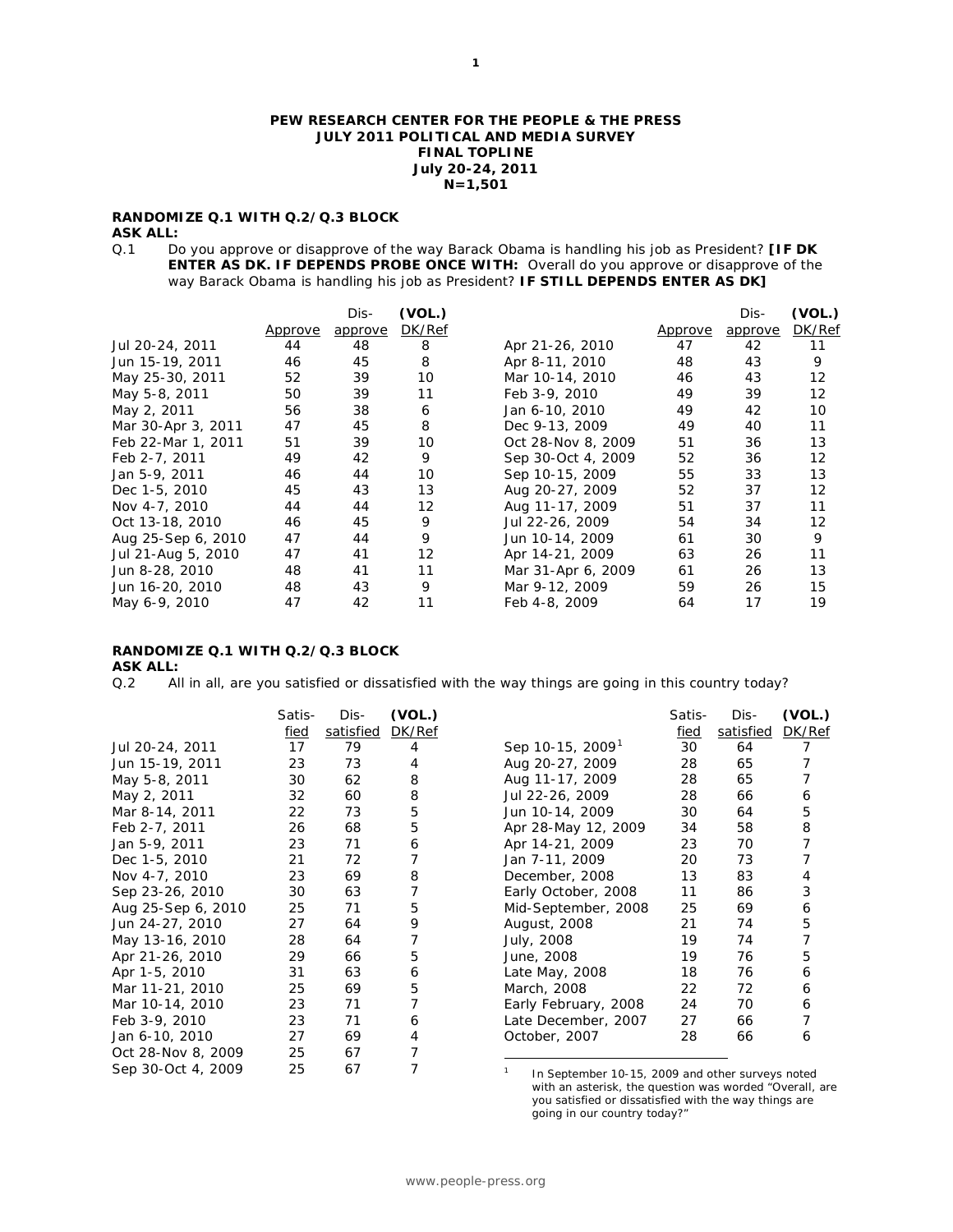# **Q.2 CONTINUED…**

|                       | Satis- | Dis-      | (VOL.)         |                        | Satis- | Dis-      | (VOL.) |
|-----------------------|--------|-----------|----------------|------------------------|--------|-----------|--------|
|                       | fied   | satisfied | DK/Ref         |                        | fied   | satisfied | DK/Ref |
| February, 2007        | 30     | 61        | 9              | February, 2001         | 46     | 43        | 11     |
| Mid-January, 2007     | 32     | 61        | 7              | January, 2001          | 55     | 41        | 4      |
| Early January, 2007   | 30     | 63        | 7              | October, 2000 (RVs)    | 54     | 39        | 7      |
| December, 2006        | 28     | 65        | $\overline{7}$ | September, 2000        | 51     | 41        | 8      |
| Mid-November, 2006    | 28     | 64        | 8              | June, 2000             | 47     | 45        | 8      |
| Early October, 2006   | 30     | 63        | 7              | April, 2000            | 48     | 43        | 9      |
| July, 2006            | 30     | 65        | 5              | August, 1999           | 56     | 39        | 5      |
| May, 2006*            | 29     | 65        | 6              | January, 1999          | 53     | 41        | 6      |
| March, 2006           | 32     | 63        | 5              | November, 1998         | 46     | 44        | 10     |
| January, 2006         | 34     | 61        | 5              | Early September, 1998  | 54     | 42        | 4      |
| Late November, 2005   | 34     | 59        | $\overline{7}$ | Late August, 1998      | 55     | 41        | 4      |
| Early October, 2005   | 29     | 65        | 6              | Early August, 1998     | 50     | 44        | 6      |
| July, 2005            | 35     | 58        | 7              | February, 1998         | 59     | 37        | 4      |
| Late May, 2005*       | 39     | 57        | 4              | January, 1998          | 46     | 50        | 4      |
| February, 2005        | 38     | 56        | 6              | September, 1997        | 45     | 49        | 6      |
| January, 2005         | 40     | 54        | 6              | August, 1997           | 49     | 46        | 5      |
| December, 2004        | 39     | 54        | 7              | January, 1997          | 38     | 58        | 4      |
| Mid-October, 2004     | 36     | 58        | 6              | July, 1996             | 29     | 67        | 4      |
| July, 2004            | 38     | 55        | 7              | March, 1996            | 28     | 70        | 2      |
| May, 2004             | 33     | 61        | 6              | October, 1995          | 23     | 73        | 4      |
| Late February, 2004*  | 39     | 55        | 6              | June, 1995             | 25     | 73        | 2      |
| Early January, 2004   | 45     | 48        | 7              | April, 1995            | 23     | 74        | 3      |
| December, 2003        | 44     | 47        | 9              | July, 1994             | 24     | 73        | 3      |
| October, 2003         | 38     | 56        | 6              | March, 1994            | 24     | 71        | 5      |
| August, 2003          | 40     | 53        | 7              | October, 1993          | 22     | 73        | 5      |
| April 8, 2003         | 50     | 41        | 9              | September, 1993        | 20     | 75        | 5      |
| January, 2003         | 44     | 50        | 6              | May, 1993              | 22     | 71        | 7      |
| November, 2002        | 41     | 48        | 11             | January, 1993          | 39     | 50        | 11     |
| September, 2002       | 41     | 55        | 4              | January, 1992          | 28     | 68        | 4      |
| Late August, 2002     | 47     | 44        | 9              | November, 1991         | 34     | 61        | 5      |
| May, 2002             | 44     | 44        | 12             | Gallup: Late Feb, 1991 | 66     | 31        | 3      |
| March, 2002           | 50     | 40        | 10             | August, 1990           | 47     | 48        | 5      |
| Late September, 2001  | 57     | 34        | 9              | May, 1990              | 41     | 54        | 5      |
| Early September, 2001 | 41     | 53        | 6              | January, 1989          | 45     | 50        | 5      |
| June, 2001            | 43     | 52        | 5              | September, 1988 (RVs)  | 50     | 45        | 5      |
| March, 2001           | 47     | 45        | 8              |                        |        |           |        |
|                       |        |           |                |                        |        |           |        |

# **QUESTION 3 HELD FOR FUTURE RELEASE**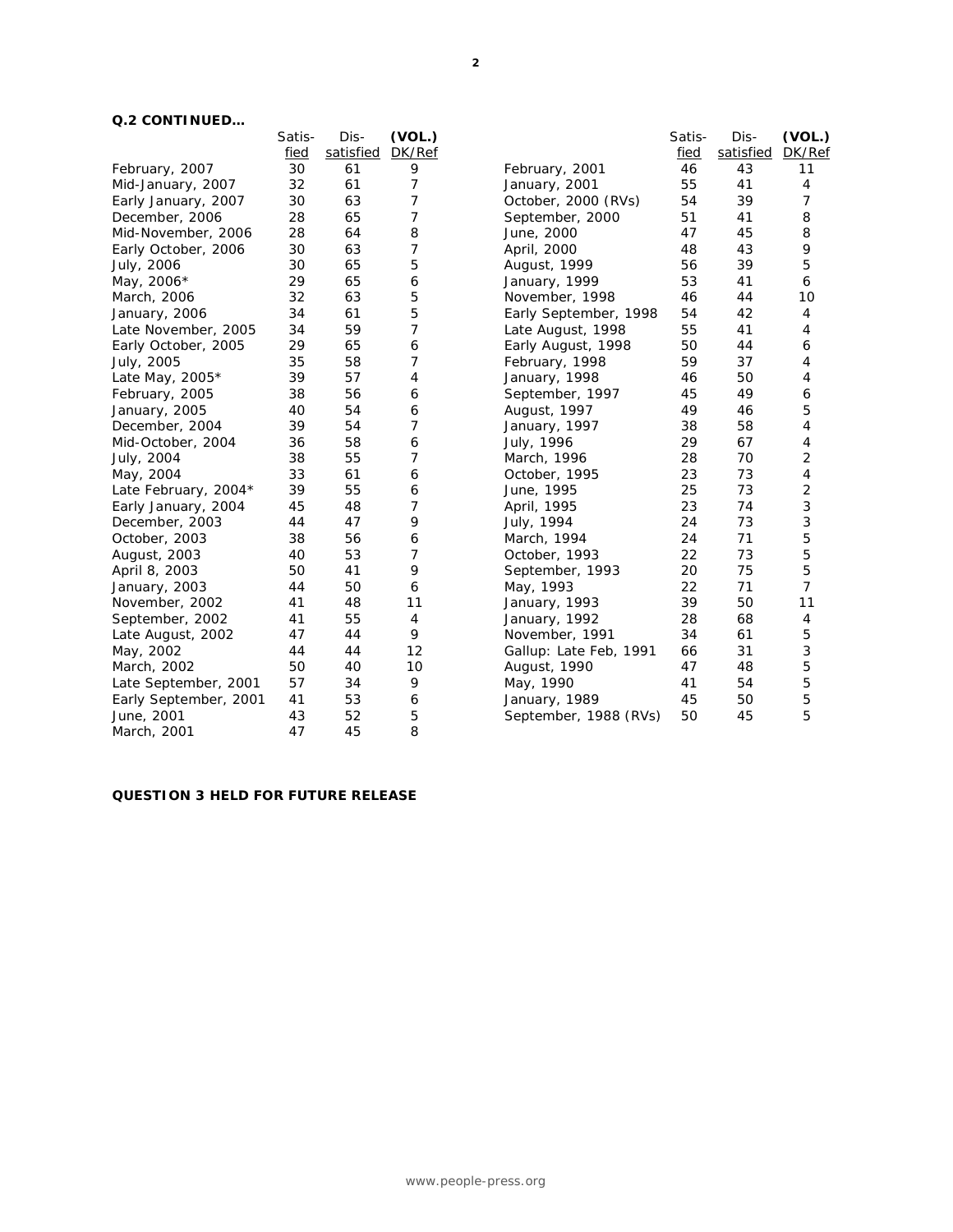**ASK ALL:**<br>Q.4 D

Q.4 Do you approve or disapprove of the job the **[INSERT ITEM; RANDOMIZE]** are doing? **[IF DK ENTER AS DK. IF DEPENDS PROBE ONCE WITH:** Overall do you approve or disapprove of the job the **[ITEM]** are doing? **IF STILL DEPENDS ENTER AS DK]. [INTERVIEWER INSTRUCTION: REPEAT FULL QUESTION FOR NEXT ITEM**

|    |                                | <u>Approve</u> | Disapprove | (VOL.)<br>DK/Ref |
|----|--------------------------------|----------------|------------|------------------|
| а. | Republican leaders in Congress |                |            |                  |
|    | Jul 20-24, 2011                | 25             | 66         | 10               |
|    | Mar 30-Apr 3, 2011             | 30             | 61         | 9                |
|    | Feb 24-27, 2011                | 36             | 45         | 19               |
|    | Jan 5-9, 2011 <sup>2</sup>     | 34             | 43         | 22               |
|    | Nov 4-7, 2010                  | 41             | 37         | 22               |
|    | Sep 30-Oct 3, 2010             | 24             | 60         | 16               |
|    | Jul 22-25, 2010                | 33             | 53         | 14               |
|    | Jun 16-20, 2010                | 31             | 55         | 14               |
|    | Apr 8-11, 2010                 | 30             | 56         | 14               |
|    | Mar 10-14, 2010                | 25             | 59         | 16               |
|    | Jan 6-10, 2010                 | 27             | 57         | 16               |
|    | Dec 9-13, 2009                 | 29             | 51         | 20               |
|    | Sep 30-Oct 4, 2009             | 24             | 60         | 17               |
|    | Jun 10-14, 2009                | 29             | 56         | 15               |
|    | Mar 9-12, 2009                 | 28             | 51         | 21               |
|    | Feb 4-8, 2009                  | 34             | 51         | 15               |
|    | Early October, 2006            | 33             | 56         | 11               |
|    | June, 2006                     | 30             | 53         | 17               |
|    | March, 2006                    | 32             | 50         | 18               |
|    | January, 2006                  | 33             | 52         | 15               |
|    | Early November, 2005           | 33             | 50         | 17               |
|    | Early October, 2005            | 32             | 52         | 16               |
|    | Mid-September, 2005            | 36             | 49         | 15               |
|    | Mid-May, 2005                  | 35             | 50         | 15               |
|    | Mid-March, 2005                | 39             | 44         | 17               |
|    | Early February, 2004           | 41             | 42         | 17               |
|    | January, 2003                  | 48             | 37         | 15               |
|    | June, 2002                     | 50             | 34         | 16               |
|    | May, 2002                      | 49             | 34         | 17               |
|    | February, 2002                 | 56             | 24         | 20               |
|    | Early September, 2001          | 43             | 39         | 18               |
|    | June, 2001                     | 40             | 40         | 20               |
|    | May, 2001                      | 45             | 36         | 19               |
|    | April, 2001                    | 45             | 30         | 25               |
|    | January, 2001                  | 43             | 36         | 21               |
|    | July, 2000                     | 36             | 46         | 18               |
|    | May, 2000                      | 40             | 42         | 18               |
|    | March, 2000                    | 38             | 43         | 19               |
|    | February, 2000                 | 40             | 43         | 17               |
|    | January, 2000                  | 39             | 41         | 20               |
|    | December, 1999                 | 38             | 42         | 20               |
|    | October, 1999                  | 34             | 50         | 16               |
|    | Late September, 1999           | 34             | 46         | 20               |
|    | August, 1999                   | 40             | 44         | 16               |
|    | July, 1999                     | 36             | 45         | 19               |
|    | June, 1999                     | 37             | 46         | 17               |
|    | May, 1999                      | 38             | 44         | 18               |
|    | March, 1999                    | 38             | 47         | 15               |
|    | February, 1999                 | 37             | 51         | 12               |
|    | January, 1999                  | 38             | 50         | 12               |
|    |                                |                |            |                  |

<span id="page-2-0"></span> $\mathbf 2$ 

<sup>2</sup> Question wording for Nov. 4-7, 2010, and Jan. 5-9, 2011, was: "Do you approve or disapprove of Republican congressional leaders' policies and plans for the future?"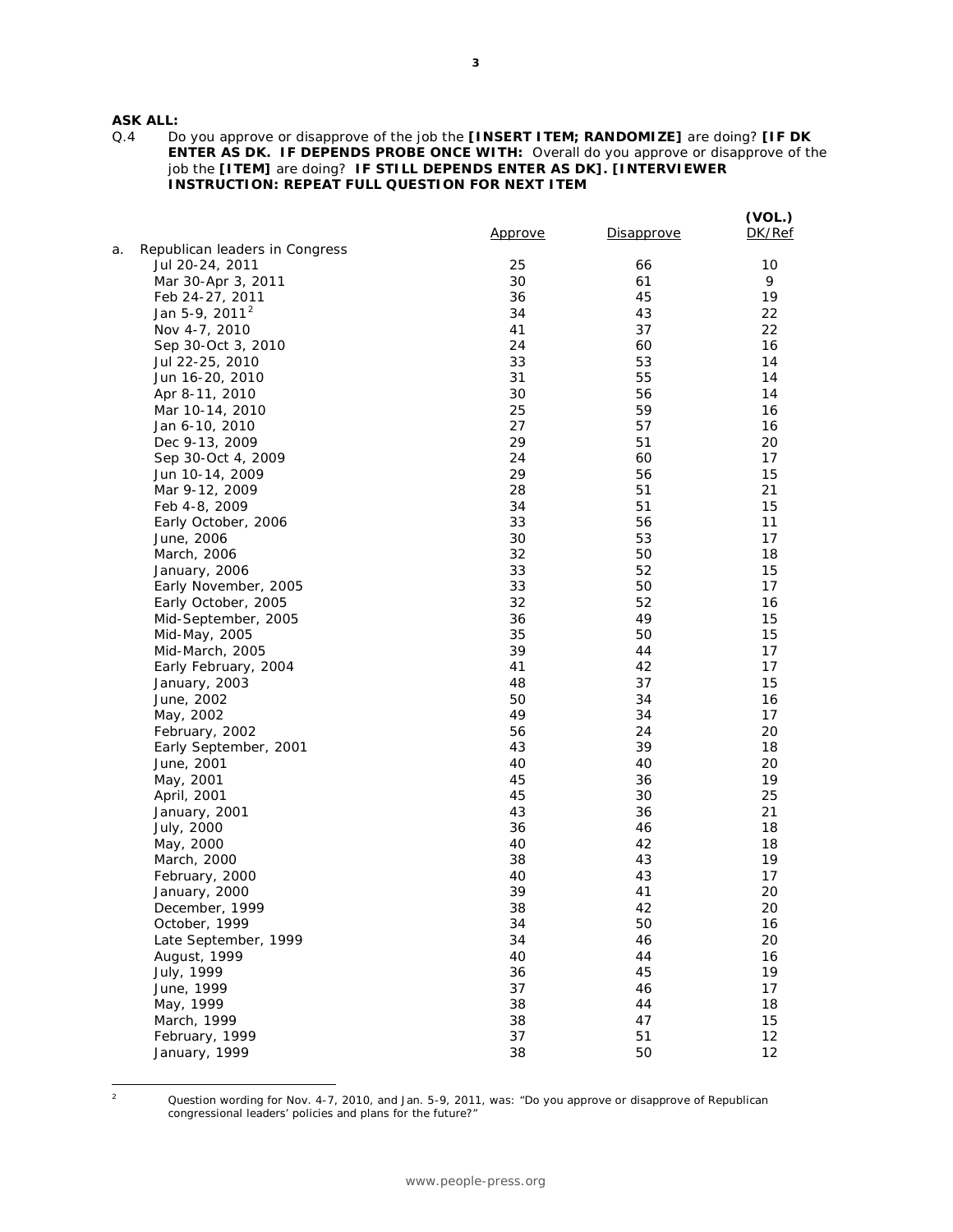# **Q.4 CONTINUED…**

 $\overline{a}$ 

| Q.4 CONTINUED                        |                |                   | (VOL.) |
|--------------------------------------|----------------|-------------------|--------|
|                                      | <u>Approve</u> | <b>Disapprove</b> | DK/Ref |
| Early December, 1998                 | 38             | 49                | 13     |
| November, 1998                       | 41             | 48                | 11     |
| Early September, 1998                | 44             | 37                | 19     |
| Early August, 1998                   | 43             | 37                | 20     |
| June, 1998                           | 42             | 38                | 20     |
| May, 1998                            | 40             | 41                | 19     |
| April, 1998                          | 41             | 40                | 19     |
| March, 1998                          | 43             | 39                | 18     |
| January, 1998                        | 43             | 41                | 16     |
| November, 1997                       | 41             | 43                | 16     |
| August, 1997                         | 42             | 44                | 14     |
| June, 1997                           | 33             | 50                | 17     |
| May, 1997                            | 40             | 44                | 16     |
| April, 1997                          | 40             | 44                | 16     |
| February, 1997                       | 44             | 42                | 14     |
| January, 1997                        | 38             | 47                | 15     |
| December, 1996 <sup>3</sup>          | 40             | 43                | 17     |
| July, 1996                           | 38             | 48                | 14     |
| June, 1996                           | 36             | 50                | 14     |
| April, 1996                          | 39             | 46                | 15     |
| March, 1996                          | 35             | 51                | 14     |
| February, 1996                       | 33             | 53                | 14     |
| January, 1996                        | 36             | 54                | 10     |
| October, 1995                        | 36             | 51                | 13     |
| September, 1995                      | 36             | 50                | 14     |
| August, 1995                         | 38             | 45                | 17     |
| June, 1995                           | 41             | 45                | 14     |
| April, 1995                          | 44             | 43                | 13     |
| March, 1995                          | 43             | 39                | 18     |
| December, 1994                       | 52             | 28                | 20     |
| Democratic leaders in Congress<br>b. |                |                   |        |
| Jul 20-24, 2011                      | 30             | 60                | 10     |
| Mar 30-Apr 3, 2011                   | 31             | 60                | 9      |
| Feb 24-27, 2011                      | 33             | 48                | 19     |
| Sep 30-Oct 3, 2010                   | 30             | 53                | 17     |
| Jul 22-25, 2010                      | 35             | 56                | 10     |
| Jun 16-20, 2010                      | 35             | 53                | 12     |
| Apr 8-11, 2010                       | 38             | 51                | 11     |
| Mar 10-14, 2010                      | 31             | 57                | 12     |
| Jan 6-10, 2010                       | 35             | 53                | 11     |
| Dec 9-13, 2009                       | 36             | 47                | 17     |
| Sep 30-Oct 4, 2009                   | 33             | 53                | 15     |
| Jun 10-14, 2009                      | 42             | 45                | 13     |
| Mar 9-12, 2009                       | 47             | 35                | 18     |
| Feb 4-8, 2009                        | 48             | 38                | 14     |
| August, 2008                         | 31             | 58                | 11     |
| January, 2008                        | 31             | 53                | 16     |
| November, 2007                       | 35             | 50                | 15     |
| October, 2007                        | 31             | 54                | 15     |
| July, 2007                           | 33             | 54                | 13     |
| June, 2007                           | 34             | 49                | 17     |
| April, 2007                          | 36             | 43                | 21     |
| March, 2007 <sup>4</sup>             | 37             | 42                | 21     |
| February, 2007                       | 41             | 36                | 23     |
| Mid-January, 2007                    | 39             | 34                | 27     |
|                                      |                |                   |        |

<span id="page-3-0"></span> $_3$  From December, 1994, through December, 1996, the question was worded: "As best you can tell, do you approve or

disapprove of the policies and proposals of the Republican leaders in Congress?".

<span id="page-3-1"></span><sup>4</sup> In March 2007 the question was worded: "Do you approve or disapprove of the policies and proposals of the Democratic leaders in Congress?".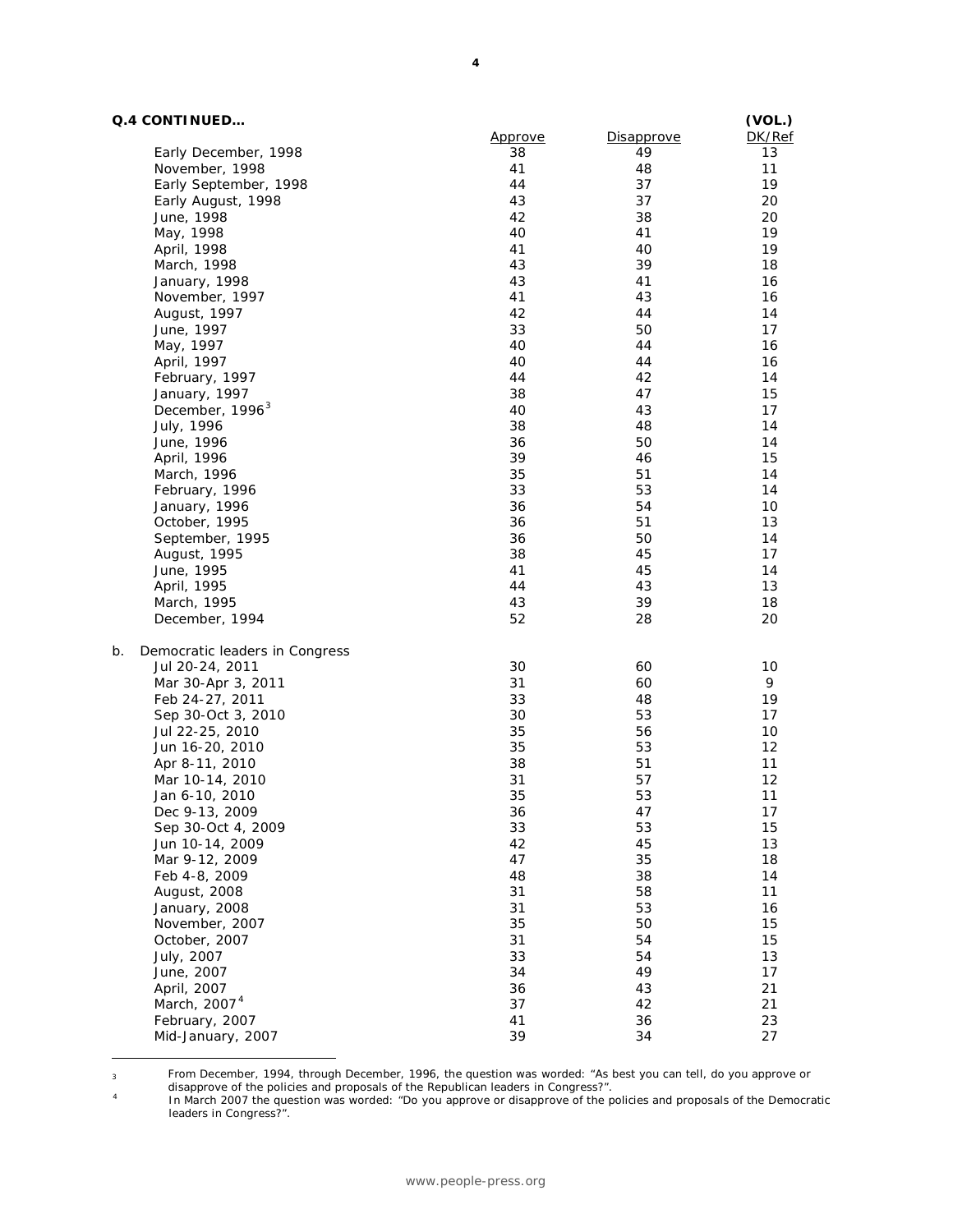# **Q.4 CONTINUED…**

| <b>CONTINUED</b>            |                |                   | (VOL.) |
|-----------------------------|----------------|-------------------|--------|
|                             | <u>Approve</u> | <b>Disapprove</b> | DK/Ref |
| November, 2006 <sup>5</sup> | 50             | 21                | 29     |
| Early October, 2006         | 35             | 53                | 12     |
| June, 2006                  | 32             | 50                | 18     |
| March, 2006                 | 34             | 46                | 20     |
| January, 2006               | 34             | 48                | 18     |
| Early November, 2005        | 36             | 44                | 20     |
| Early October, 2005         | 32             | 48                | 20     |
| Mid-September, 2005         | 36             | 45                | 19     |
| Mid-May, 2005               | 39             | 41                | 20     |
| Mid-March, 2005             | 37             | 44                | 19     |
| Early February, 2004        | 38             | 42                | 20     |
| June, 2002                  | 47             | 36                | 17     |
| May, 2002                   | 42             | 37                | 21     |
| February, 2002              | 49             | 30                | 21     |
| Early September, 2001       | 49             | 30                | 21     |
| June, 2001                  | 50             | 28                | 22     |
| December, 1994              | 52             | 28                | 20     |

# **ASK ALL:**

Q.5 How much confidence do you have that the government in Washington, D.C., will make progress over the next year on the most important problems facing the country? **[READ IN ORDER]**

|                           | Sep 23-26 | Jun 24-27 | May 13-16 |
|---------------------------|-----------|-----------|-----------|
|                           | 2010      | 2010      | 2010      |
| A lot of confidence       | 10        | 10        | 10        |
| Some confidence           | 34        | 32        | 32        |
| Not much confidence [OR]  | 33        | 32        | 31        |
| No confidence at all      | 20        | 23        | 25        |
| Don't know/Refused (VOL.) |           |           |           |
|                           |           |           |           |

# **NO QUESTION 6**

# **ASK ALL:**

On another subject…

Q.7 Which of the following national economic issues worries you most? **[READ AND RANDOMIZE]** 

|           | The     |        | Problems in   |        | (VOL.)    |        |
|-----------|---------|--------|---------------|--------|-----------|--------|
|           | federal |        | the financial |        | None/not  |        |
| The job   | budget  | Rising | and housing   | (VOL.) | worried   | (VOL.) |
| situation | deficit | prices | markets       | Other  | about any | DK/Ref |
| 39        | 29      | 15     | 11            |        |           |        |
| 38        | 28      | 20     | 10            |        | $^\star$  |        |
| 34        | 24      | 28     | 10            |        | $^\star$  |        |
| 44        | 19      | 23     | 10            |        |           |        |
| 47        | 19      | 15     | 14            |        |           |        |
| 49        | 19      | 15     | 12            |        |           |        |
| 41        | 23      | 16     | 13            | 3      |           |        |
| 45        | 22      | 17     |               |        | $^\star$  |        |
|           |         |        |               |        |           |        |

<span id="page-4-0"></span> $\sf 5$ 

Question wording in November, 2006, and December, 1994, was: "As best you can tell, do you approve or disapprove of Democratic congressional leaders' policies and plans for the future?".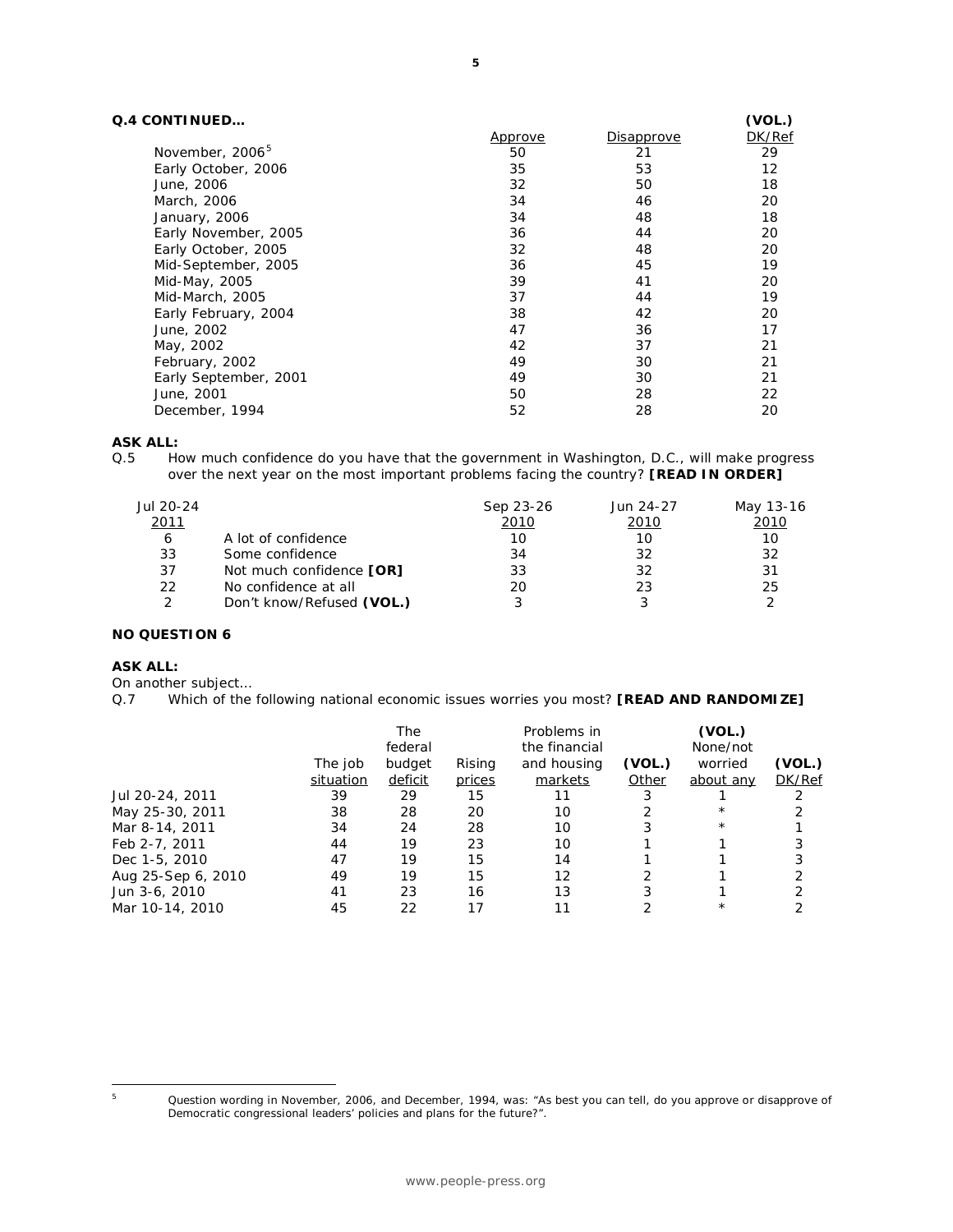# **QUESTIONS 8-9, 12-16 AND 18-21 HELD FOR FUTURE RELEASE NO QUESTIONS 10-11, 17 OR 22-23**

## **ASK ALL:**

On a different subject…

Q.24 In your view, what is the best way to reduce the federal budget deficit? Should we mostly focus on **[RANDOMIZE:** Cutting major programs / Increasing taxes**]** mostly focus on **[**increasing taxes / cutting major programs**]** or should we do a combination of both?

| Jul 20-24 |                                                         | Apr 7-10 | Dec 1-5 |
|-----------|---------------------------------------------------------|----------|---------|
| 2011      |                                                         | 2011     | 2010    |
| 19        | Cutting major programs                                  | 20       | 16      |
| 8         | Increasing taxes                                        |          | 4       |
| 60        | Combination of both                                     | 64       | 65      |
|           | Deficit is not a priority/Don't focus on deficit (VOL.) | $\star$  |         |
| 1つ        | Don't know/Refused (VOL.)                               |          | 1 ว     |

### **ASK ALL:**

Q.25 Looking ahead five years or so, do you think we will have made significant progress in reducing the federal budget deficit, or not?

| Jul 20-24 |                           | Apr 21-25 Dec 1-5 |      | Feb  |
|-----------|---------------------------|-------------------|------|------|
| 2011      |                           | 2011              | 2010 | 1989 |
| 39        | Yes                       | 31                | 37   | 40   |
| 51        | No.                       | 55                | 52   | 46   |
| 10        | Don't know/Refused (VOL.) | 14                |      | 14   |

#### **RANDOMIZE Q26 AND Q.27**

#### **ASK ALL:**

Q.26 Please tell me if you think the REPUBLICAN Party or the DEMOCRATIC Party could do a better job in each of the following areas… (First,) which party could do a better job of... **[INSERT ITEM; RANDOMIZE.]** How about **[NEXT ITEM]**?

|      |                                                            |              |                       | (VOL.)         |                |                |
|------|------------------------------------------------------------|--------------|-----------------------|----------------|----------------|----------------|
|      |                                                            |              | Republican Democratic | Both           | (VOL.)         | (VOL.)         |
|      |                                                            | <b>Party</b> | <b>Party</b>          | equally        | <b>Neither</b> | DK/Ref         |
|      | <b>ASK ALL FORM 1 [N=986] °:</b>                           |              |                       |                |                |                |
| a.F1 | Reducing the federal budget deficit                        |              |                       |                |                |                |
|      | Jul 20-24, 2011                                            | 43           | 33                    | 6              | 9              | 9              |
|      | May 25-30, 2011                                            | 41           | 38                    | 4              | 9              | 8              |
|      | Mar 30-Apr 3, 2011                                         | 46           | 34                    | 8              | 6              | $\overline{7}$ |
|      | Oct 13-18, 2010                                            | 35           | 28                    | 7              | 16             | 14             |
|      | Aug 25-Sep 6, 2010                                         | 43           | 36                    | 5              | 9              | $\overline{7}$ |
|      | May 20-23, 2010                                            | 33           | 30                    | 8              | 16             | 12             |
|      | Apr 21-26, 2010                                            | 38           | 35                    | 6              | 11             | 10             |
|      | Feb 3-9, 2010                                              | 42           | 36                    | 6              | 8              | 7              |
|      | Aug 27-30, 2009                                            | 35           | 36                    | 6              | 13             | 10             |
|      | September, 2006                                            | 27           | 47                    | 4              | 8              | 14             |
|      | February, 2006                                             | 33           | 45                    | 6              | 9              | 7              |
|      | Early October, 2005 <sup>7</sup>                           | 29           | 47                    | 6              | 10             | 8              |
|      | June, 1999                                                 | 37           | 41                    | 5              | 8              | 9              |
|      | July, 1994                                                 | 42           | 36                    | $\overline{2}$ | 13             | $\overline{7}$ |
|      | December, 1993                                             | 31           | 36                    |                | 18             | 15             |
|      | ASK ALL FORM 2 $[N=515]^8$ :                               |              |                       |                |                |                |
| a.F2 | Dealing with the federal budget deficit<br>Jul 22-24, 2011 | 43           | 37                    | 5              | 6              | 8              |

<span id="page-5-0"></span> $\ddot{\phantom{a}}$ <sup>6</sup> For July 20-21, 2011 question was asked of all respondents. For July 22-24, the question was only asked of form 1 respondents.

<span id="page-5-1"></span> $\frac{1}{2}$  In Early October 2005, the item was asked as a stand alone question. In June 1999, the item was worded: "Keeping the federal budget balanced." In December 1993 the item was worded: "Reducing the budget deficit."

<span id="page-5-2"></span><sup>&</sup>lt;sup>8</sup> Question was asked only July 22-24, 2011.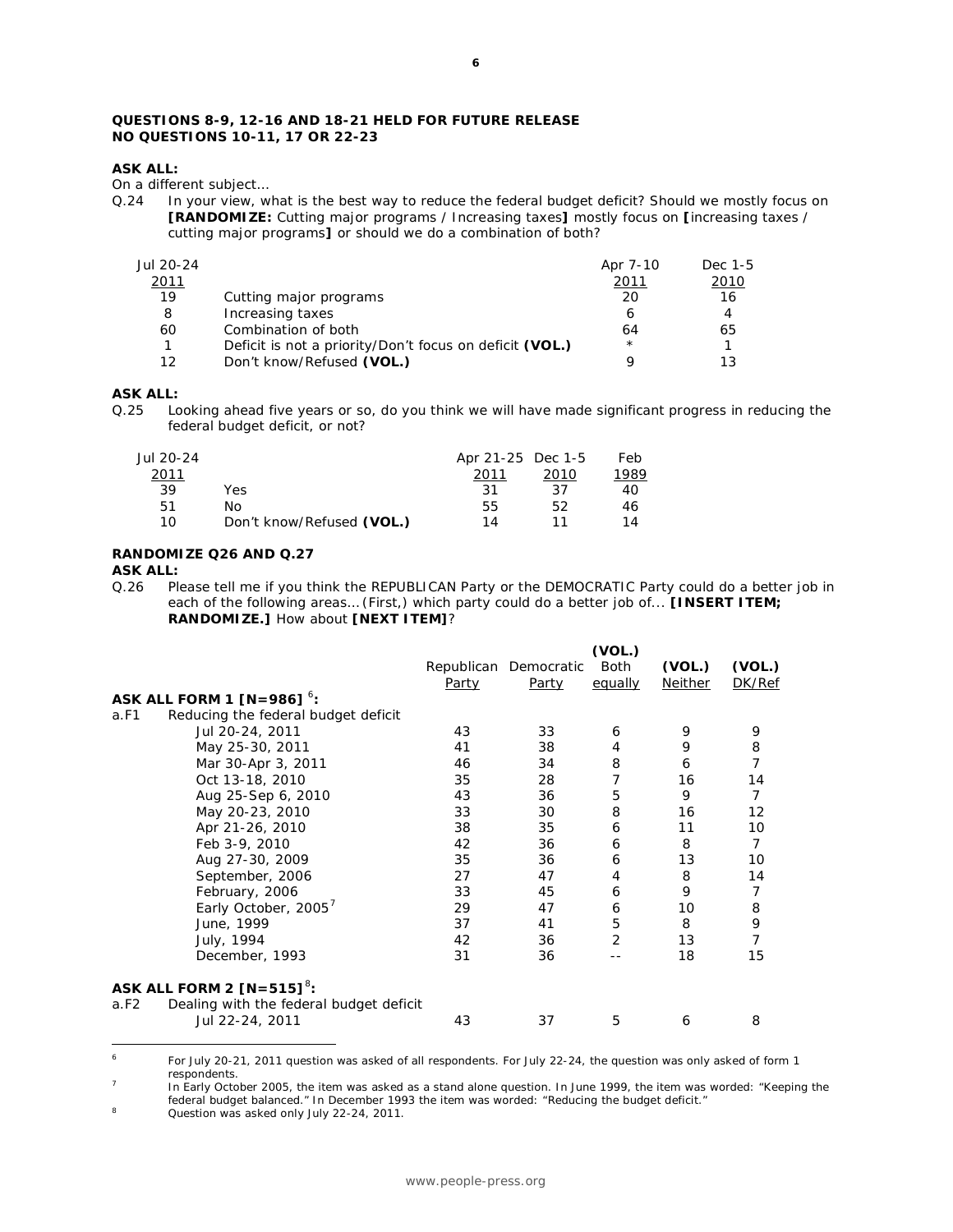# **Q.26 CONTINUED…**

|                 |                                          |          | Republican Democratic | (VOL.)<br>Both             | (VOL.)           | (VOL.)<br>DK/Ref |
|-----------------|------------------------------------------|----------|-----------------------|----------------------------|------------------|------------------|
| <b>ASK ALL:</b> |                                          | Party    | <u>Party</u>          | equally                    | <b>Neither</b>   |                  |
| b.              | Improving the job situation              |          |                       |                            |                  |                  |
|                 | Jul 20-24, 2011                          | 39       | 39                    | 5                          | 7                | 9                |
|                 |                                          | 39       | 39                    | 10                         | 6                | 6                |
|                 | Mar 30-Apr 3, 2011                       | 35       | 31                    | 8                          | 13               | 13               |
|                 | Oct 13-18, 2010                          | 39       | 41                    | 6                          | 8                | 7                |
|                 | Aug 25-Sep 6, 2010                       | 36       | 37                    | 8                          | 9                | 10               |
|                 | Apr 21-26, 2010<br>September, 2006       | 29       | 47                    | 6                          | 5                | 13               |
|                 |                                          | 30       | 51                    | $\overline{7}$             | 5                | $\overline{7}$   |
|                 | March, 1998<br>October, 1994             | 37       | 42                    | 6                          | $\overline{7}$   | 8                |
|                 | ASK ALL FORM 1 $[N=986]$ <sup>9</sup> :  |          |                       |                            |                  |                  |
| c.F1            | Taking steps to make the Social Security |          |                       |                            |                  |                  |
|                 | system financially sound                 |          |                       |                            |                  |                  |
|                 | Jul 20-24, 2011                          | 38       | 40                    | 5                          | $\overline{7}$   | 10               |
|                 | Mar 30-Apr 3, 2011                       | 39       | 39                    | 9                          | 6                | 7                |
|                 | Sep 16-19, 2010                          | 35       | 35                    | 9                          | 11               | 11               |
|                 | September, 2006                          | 26       | 46                    | 4                          | 11               | 13               |
|                 | September, 2005                          | 33       | 45                    | 6                          | 9                | $\overline{7}$   |
|                 | Late October, 2002 (RVs)                 | 31       | 42                    | 6                          | 9                | 12               |
|                 | Early September, 2002                    | 30       | 38                    | 8                          | 10               | 14               |
|                 | May, 2002                                | 32       | 38                    | $-$                        | 9                | 21               |
|                 | January, 2002                            | 28       | 40                    | $\overline{\phantom{a}}$ . | 6                | 26               |
|                 | May, 2001 <sup>10</sup>                  | 35       | 43                    | 6                          | 5                | 11               |
|                 | January, 2001                            | 36       | 44                    | $- -$                      | $\overline{7}$   | 13               |
|                 | June, 1999                               | 33       | 41                    | 4                          | 9                | 13               |
|                 | January, 1999                            | 27       | 46                    | $\overline{\phantom{a}}$ . | $\overline{7}$   | 20               |
|                 | Early September, 1998                    | 37       | 42                    | 7                          | 5                | 9                |
|                 | May, 1990                                | 28       | 41                    | $- -$                      | 16               | 15               |
|                 | ASK ALL FORM 2 $[N=515]$ <sup>11</sup> : |          |                       |                            |                  |                  |
| c.F2            | Dealing with the Social Security system  |          |                       |                            |                  |                  |
|                 | Jul 22-24, 2011                          | 37       | 42                    | $\overline{7}$             | 5                | 9                |
| <b>ASK ALL:</b> |                                          |          |                       |                            |                  |                  |
| d.              | Dealing with taxes                       | 43       |                       |                            |                  |                  |
|                 | Jul 20-24, 2011                          |          | 40                    | 4<br>$\overline{7}$        | 6<br>9           | 8                |
|                 | Oct 13-18, 2010                          | 36<br>40 | 35<br>34              | 8                          | 8                | 12<br>9          |
|                 | Sep 16-19, 2010<br>Aug 27-30, 2009       | 38       | 37                    | $\overline{4}$             | 11               | 11               |
|                 |                                          |          |                       | $\overline{2}$             | 5                |                  |
|                 | February, 2008<br>October, 2006          | 37       | 49                    |                            | $\boldsymbol{7}$ | 7                |
|                 | September, 2006                          | 32<br>30 | 40<br>45              | 5<br>4                     | 9                | 16<br>12         |
|                 |                                          | 35       |                       | 5                          |                  |                  |
|                 | February, 2006<br>May, 2001              | 37       | 46<br>40              | 8                          | 6<br>6           | 8<br>9           |
|                 | June, 1999                               | 38       | 38                    | 5                          | 7                | 12               |
|                 | September, 1998                          | 41       | 37                    | 7                          | 5                | 10               |
|                 | March, 1998                              | 39       | 40                    | 6                          | $\overline{7}$   | 8                |
|                 | October, 1994                            | 43       | 34                    | 5                          | 9                | 9                |
|                 |                                          |          |                       |                            |                  |                  |

<span id="page-6-0"></span> $\overline{9}$ <sup>9</sup> For July 20-21, 2011 question was asked of all respondents. For July 22-24, the question was only asked of form 1

<span id="page-6-1"></span>respondents.<br>1<sup>0</sup> For May 2001, June 1999, Early September 1998 and May 1990, the question was worded, "Please tell me if you think the Republican Party or the Democratic Party could do a better job in each of the following areas ... keeping Social Security financially sound?"<br><sup>11</sup> Question was asked only July 22-24, 2011.

<span id="page-6-2"></span>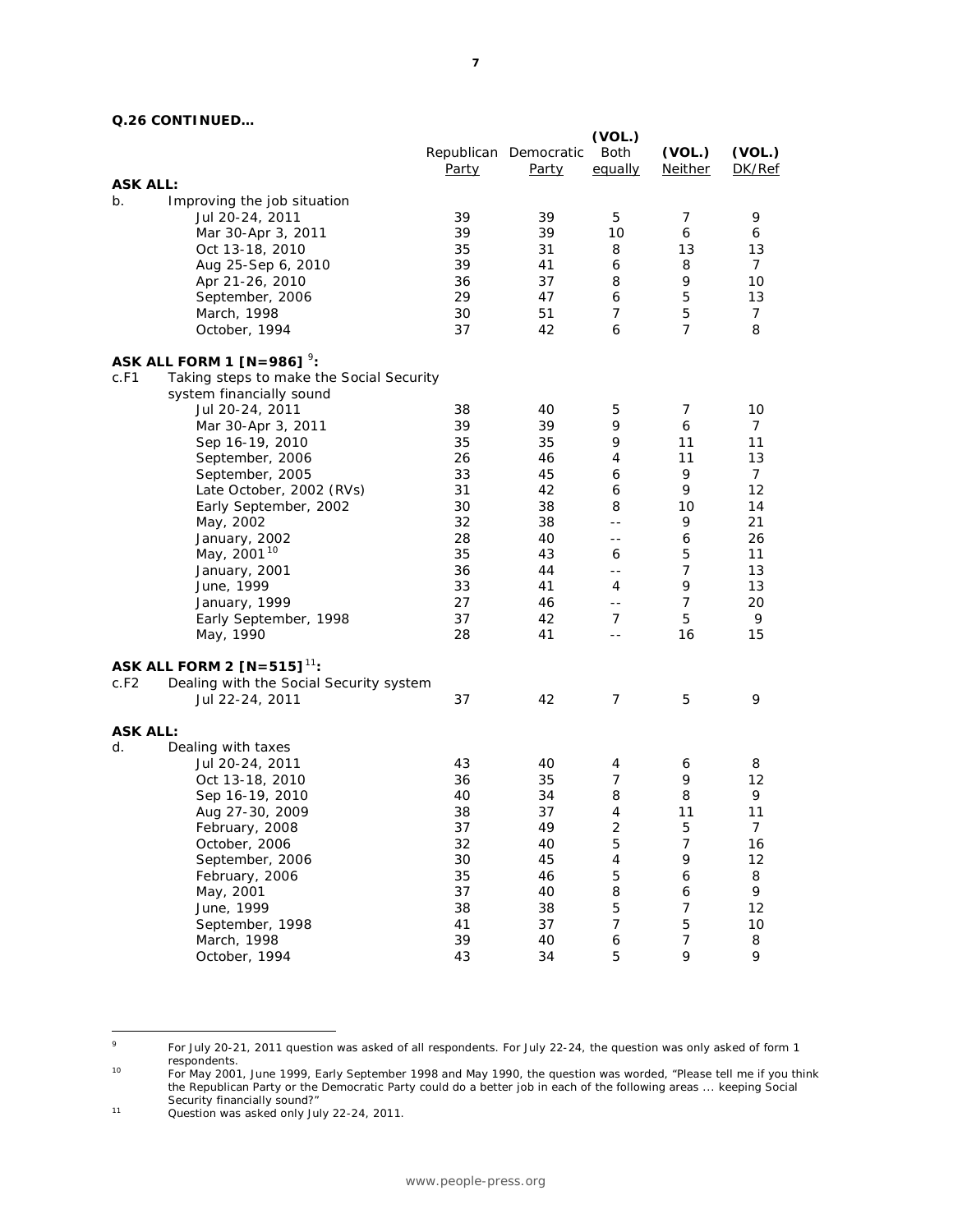# **RANDOMIZE Q26 AND Q.27**

<span id="page-7-1"></span><span id="page-7-0"></span> $12$ 

**ASK ALL:**<br>Q.27 Ple Please tell me if you think each phrase I read better describes the REPUBLICAN Party and its leaders or the DEMOCRATIC Party and its leaders (First,) which party do you think is better described by the phrase… **[INSERT ITEM; RANDOMIZE. OBSERVE FORM SPLITS]** How about **[NEXT ITEM]**?

|      |                                     |       |                                | (VOL.)            |                          |                          |
|------|-------------------------------------|-------|--------------------------------|-------------------|--------------------------|--------------------------|
|      |                                     | Party | Republican Democratic<br>Party | Both<br>equally   | (VOL.)<br><b>Neither</b> | (VOL.)<br>DK/Ref         |
|      | <b>ASK ALL FORM 1 [N=748]:</b>      |       |                                |                   |                          |                          |
| a.F1 | Can better manage the federal       |       |                                |                   |                          |                          |
|      | qovernment                          |       |                                |                   |                          |                          |
|      | Jul 20-24, 2011                     | 40    | 38                             | $\overline{c}$    | 14                       | 7                        |
|      | Mar 30-Apr 3, 2011                  | 41    | 39                             | $\overline{2}$    | 8                        | 9                        |
|      | Oct 13-18, 2010                     | 43    | 36                             | $\overline{c}$    | 11                       | 8                        |
|      | Aug 25-Sep 6, 2010                  | 41    | 41                             | 3                 | 8                        | 7                        |
|      | Jun 16-20, 2010                     | 41    | 37                             | 3                 | 12                       | $\overline{7}$           |
|      | Feb 3-9, 2010                       | 40    | 40                             | 4                 | 9                        | 8                        |
|      | Aug 27-30, 2009                     | 34    | 38                             | $\overline{4}$    | 14                       | 10                       |
|      | October, 2007                       | 32    | 44                             | 5                 | 9                        | 10                       |
|      | March, 2007                         | 31    | 47                             | 3                 | 8                        | 11                       |
|      | Early October, 2006                 | 34    | 44                             | 3                 | 9                        | 10                       |
|      | April, 2006 <sup>12</sup>           | 35    | 39                             | 3                 | 15                       | 8                        |
|      | January, 2006                       | 34    | 40                             | 4                 | 12                       | 10                       |
|      | Early October, 2005                 | 35    | 41                             | 3                 | 13                       | 8                        |
|      | July, 2004                          | 37    | 40                             | $\overline{4}$    | 9                        | 10                       |
|      | Early September, 1998               | 37    | 32                             | 8                 | 12                       | 11                       |
|      | August, 1997                        | 39    | 33                             | 4                 | 16                       | 8                        |
|      | July, 1996                          | 45    | 32                             | 4                 | 12                       | $\overline{7}$           |
|      | April, 1995                         | 49    | 30                             | 3                 | 13                       | 5                        |
|      | July, 1994                          | 43    | 31                             | 4                 | 17                       | 5                        |
|      | May, 1993                           | 36    | 32                             | 2                 | 17                       | 13                       |
|      | July, 1992                          | 30    | 36                             | 1                 | 23                       | 10                       |
|      | May, 1990                           | 28    | 20                             | 12                | 31                       | 9                        |
|      | May, 1988                           | 33    | 30                             | 10                | 17                       | 10                       |
|      | January, 1988                       | 30    | 28                             | $12 \overline{ }$ | 20                       | 10                       |
|      | May, 1987                           | 24    | 25                             | 13                | 28                       | 10                       |
| b.F1 | Is more concerned with the needs of |       |                                |                   |                          |                          |
|      | people like me                      |       |                                |                   |                          |                          |
|      | Jul 20-24, 2011                     | 30    | 51                             | 2                 | 11                       | 6                        |
|      | Mar 30-Apr 3, 2011                  | 32    | 54                             | 2                 | 5                        | 8                        |
|      | Oct 13-18, 2010                     | 36    | 46                             | $\overline{c}$    | 8                        | 9                        |
|      | Aug 25-Sep 6, 2010                  | 33    | 53                             | $\overline{c}$    | $\overline{7}$           | 5                        |
|      | Jun 16-20, 2010                     | 34    | 50                             | $\overline{2}$    | 9                        | 5                        |
|      | Feb 3-9, 2010                       | 31    | 51                             | 3                 | 8                        | $\overline{7}$           |
|      | Aug 27-30, 2009                     | 27    | 51                             | 4                 | 10                       | $\overline{7}$           |
|      | October, 2007                       | 25    | 54                             | 4                 | 8                        | 9                        |
|      | March, 2007                         | 26    | 55                             | $\overline{2}$    | 7                        | 10                       |
|      | Early October, 2006                 | 27    | 55                             | 3                 | 8                        | 7                        |
|      | April, 2006 <sup>13</sup>           | 28    | 52                             | 3                 | 10                       | $\overline{\mathcal{I}}$ |
|      | Early October, 2005                 | 30    | 52                             | 5                 | $\overline{7}$           | 6                        |
|      | July, 2004                          | 30    | 50                             | 5                 | 8                        | 7                        |
|      | Early September, 1998               | 31    | 46                             | 5                 | 9                        | 9                        |
|      | March, 1998                         | 30    | 51                             | 4                 | 8                        | $\overline{7}$           |
|      | August, 1997                        | 31    | 49                             | 3                 | 10                       | $\overline{7}$           |
|      | July, 1996                          | 35    | 50                             | $\overline{c}$    | 7                        | $\epsilon$               |
|      | April, 1995                         | 39    | 49                             | $\overline{c}$    | $\boldsymbol{7}$         | 3                        |
|      | July, 1994                          | 35    | 49                             | 4                 | 8                        | $\overline{4}$           |
|      |                                     |       |                                |                   |                          |                          |

<sup>&</sup>lt;sup>12</sup> In April 2006 and earlier, the item was worded: "Able to manage the federal government well."

<sup>13</sup> In April 2006 and earlier, the item was worded: "Is concerned with the needs of people like me."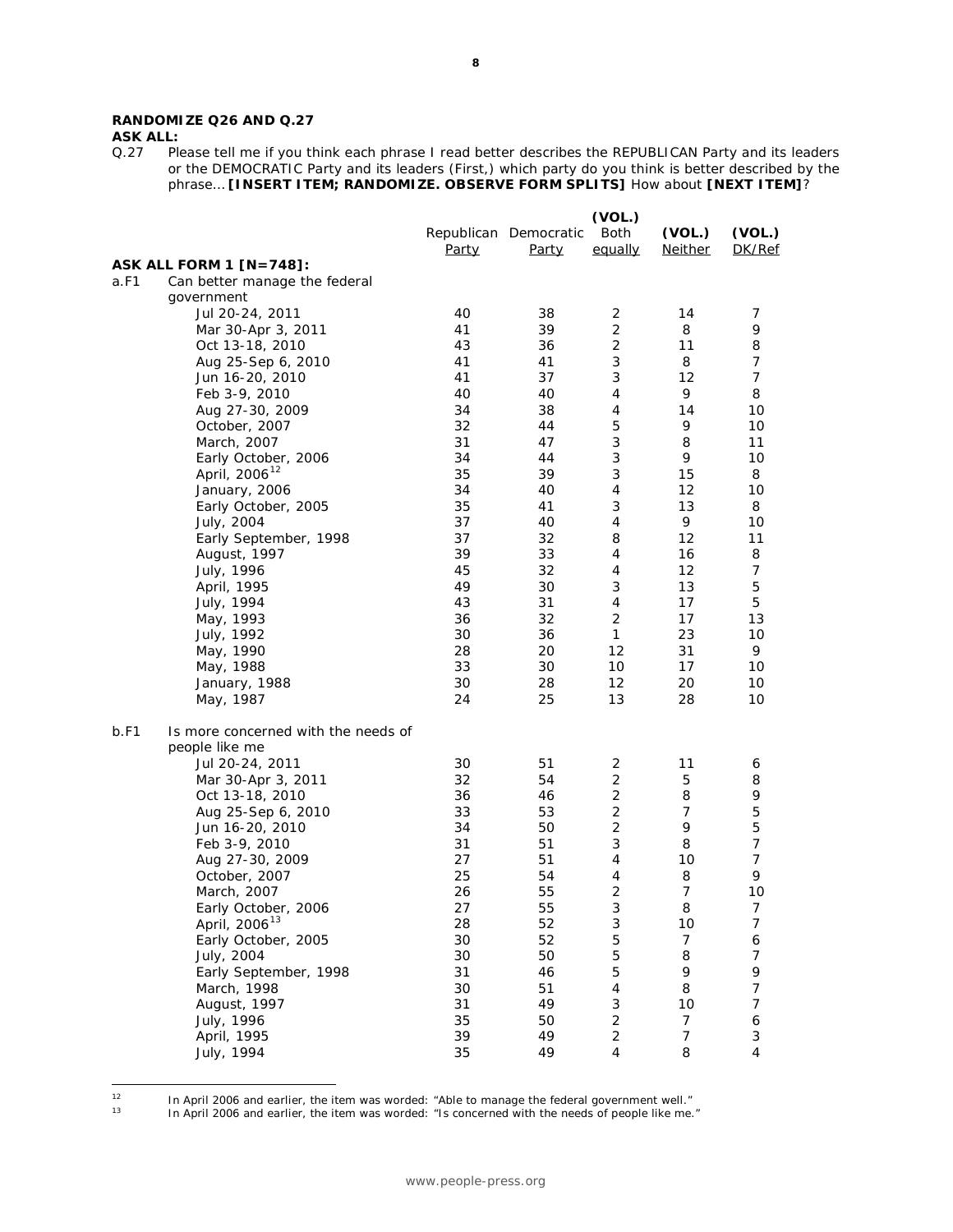# **Q.27 CONTINUED…**

|                 |                                                          |              |                                       | (VOL.)                           |                          |                     |
|-----------------|----------------------------------------------------------|--------------|---------------------------------------|----------------------------------|--------------------------|---------------------|
|                 |                                                          | <b>Party</b> | Republican Democratic<br><u>Party</u> | Both<br>equally                  | (VOL.)<br><b>Neither</b> | (VOL.)<br>DK/Ref    |
|                 | May, 1990                                                | 21<br>23     | 42<br>51                              | 12<br>8                          | 18<br>11                 | 7<br>$\overline{7}$ |
|                 | May, 1988<br>January, 1988                               | 22           | 47                                    | 11                               | 13                       | 7                   |
|                 |                                                          |              |                                       |                                  |                          |                     |
| c.F1            | Governs in a more honest and ethical way                 |              |                                       |                                  |                          |                     |
|                 | Jul 20-24, 2011                                          | 30           | 42                                    | 2                                | 20                       | 7                   |
|                 | Mar 30-Apr 3, 2011                                       | 33           | 42                                    | 3                                | 14                       | 8                   |
|                 | Oct 13-18, 2010<br>Jun 16-20, 2010                       | 35<br>31     | 35<br>41                              | 4<br>$\overline{4}$              | 16<br>18                 | 9<br>6              |
|                 | August 27-30, 2009                                       | 26           | 42                                    | 4                                | 20                       | 9                   |
|                 | October, 2007                                            | 26           | 40                                    | 6                                | 19                       | 9                   |
|                 | March, 2007                                              | 25           | 43                                    | 4                                | 18                       | 10                  |
|                 | Early October, 2006                                      | 27           | 41                                    | 4                                | 18                       | 10                  |
|                 | April, 2006 <sup>14</sup>                                | 28           | 36                                    | 4                                | 23                       | 9                   |
|                 | January, 2006                                            | 30           | 37                                    | $\overline{4}$                   | 19                       | 10                  |
|                 | Early October, 2005                                      | 30           | 40                                    | 6                                | 18                       | 6                   |
|                 | July, 2004                                               | 34           | 37                                    | 5                                | 15                       | 9                   |
|                 | Early September, 1998                                    | 31           | 28                                    | 6                                | 23                       | 12                  |
|                 | March, 1998                                              | 28           | 32                                    | $\overline{7}$                   | 24                       | 9                   |
|                 | August, 1997                                             | 28           | 33                                    | 5                                | 26                       | 8                   |
|                 | July, 1996                                               | 38           | 37                                    | $\overline{2}$                   | 18                       | 5                   |
|                 | April, 1995                                              | 35           | 36                                    | 4                                | 19                       | 6                   |
|                 | July, 1994                                               | 32           | 35                                    | 6                                | 21                       | 6                   |
| <b>ASK ALL:</b> |                                                          |              |                                       |                                  |                          |                     |
| d.              | Is more extreme in its positions                         |              |                                       |                                  |                          |                     |
|                 | Jul 20-24, 2011                                          | 50           | 35                                    | 4                                | $\overline{2}$           | 9                   |
|                 |                                                          |              |                                       |                                  |                          |                     |
| e.F2            | <b>ASK ALL FORM 2 [N=753]:</b>                           |              |                                       |                                  |                          |                     |
|                 | Can bring about the kind of changes the<br>country needs |              |                                       |                                  |                          |                     |
|                 | Jul 20-24, 2011                                          | 36           | 43                                    | 3                                | 9                        | 8                   |
|                 | Mar 30-Apr 3, 2011                                       | 41           | 44                                    | $\overline{c}$                   | 8                        | 5                   |
|                 | Oct 13-18, 2010                                          | 35           | 41                                    | 3                                | 10                       | 10                  |
|                 | Aug 25-Sep 6, 2010                                       | 35           | 46                                    | 4                                | 8                        | 6                   |
|                 | Jun 16-20, 2010                                          | 33           | 45                                    | $\sqrt{3}$                       | 12                       | 7                   |
|                 | Feb 3-9, 2010                                            | 34           | 46                                    | $\overline{4}$                   | 9                        | $\overline{7}$      |
|                 | Aug 27-30, 2009                                          | 25           | 47                                    | 5                                | 13                       | 9                   |
|                 | October, 2007                                            | 26           | 48                                    | 5                                | 11                       | 10                  |
|                 | March, 2007                                              | 26           | 52                                    | $\overline{4}$                   | 9                        | 9                   |
|                 | Early October, 2006                                      | 28           | 48                                    | 4                                | $10$                     | 10                  |
|                 | April, 2006                                              | 32           | 47                                    | $\sqrt{2}$                       | 12                       | 7                   |
|                 | Early October, 2005                                      | 32           | 48                                    | 4                                | 9                        | $\overline{7}$      |
|                 | July, 2004                                               | 35           | 46                                    | 3                                | $\overline{7}$           | 9                   |
|                 | Early September, 1998                                    | 34           | 40                                    | $\overline{7}$                   | 8                        | 11                  |
|                 | March, 1998                                              | 32           | 45                                    | 7                                | 8                        | 8                   |
|                 | August, 1997                                             | 38           | 40                                    | 4                                | 11                       | $\overline{7}$      |
|                 | July, 1996                                               | 39           | 46                                    | $\overline{c}$                   | $\boldsymbol{7}$         | 6                   |
|                 | April, 1995                                              | 51           | 34                                    | 4                                | $\overline{7}$           | 4                   |
|                 | July, 1994                                               | 39           | 42                                    | 4                                | 10                       | 5<br>9              |
|                 | May, 1993                                                | 30<br>24     | 49<br>47                              | $\overline{2}$<br>$\overline{2}$ | 10<br>16                 | 11                  |
|                 | July, 1992<br>May, 1990                                  | 27           | 31                                    | 13                               | 18                       | 11                  |
|                 | May, 1988                                                | 27           | 43                                    | 9                                | 11                       | 10                  |
|                 | January, 1988                                            | 28           | 37                                    | 14                               | 11                       | 10                  |
|                 | May, 1987                                                | 26           | 36                                    | 14                               | 14                       | 10                  |
|                 |                                                          |              |                                       |                                  |                          |                     |

<span id="page-8-0"></span>

| × |  |
|---|--|

In April 2006 and earlier, the item was worded: "Governs in an honest and ethical way."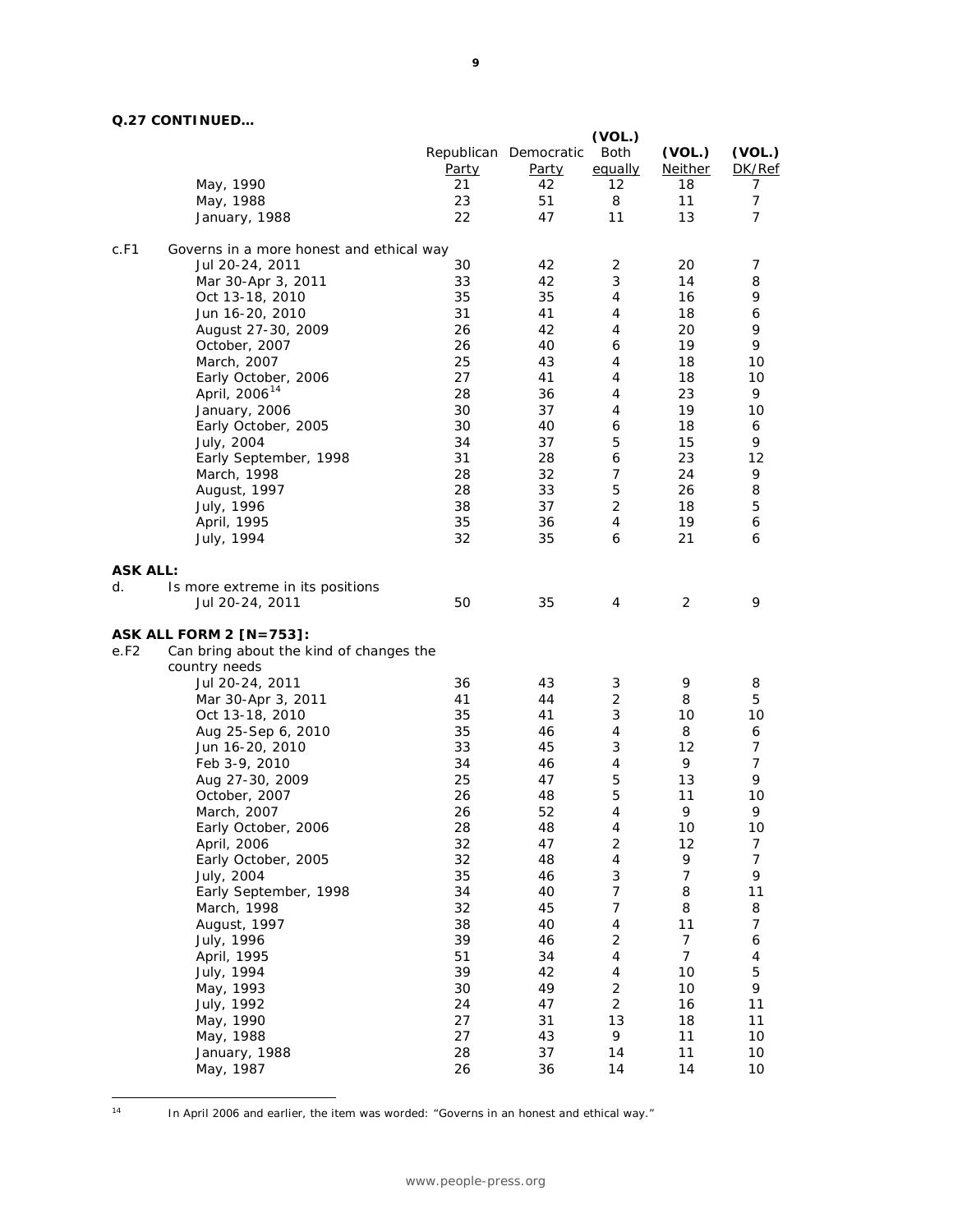# **Q.27 CONTINUED…**

|      |                                                          |       |                                | (VOL.)          |                   |                  |
|------|----------------------------------------------------------|-------|--------------------------------|-----------------|-------------------|------------------|
|      |                                                          | Party | Republican Democratic<br>Party | Both<br>equally | (VOL.)<br>Neither | (VOL.)<br>DK/Ref |
| f.F2 | Is more influenced by lobbyists<br>and special interests |       |                                |                 |                   |                  |
|      | Jul 20-24, 2011                                          | 39    | 37                             | 12              |                   | 11               |
|      | Mar 30-Apr 3, 2011                                       | 44    | 34                             | 11              | $\overline{2}$    | 9                |
|      | Feb 3-9, 2010                                            | 40    | 32                             | 14              | 2                 | 11               |
|      | Aug 27-30, 2009                                          | 37    | 31                             | 17              | 3                 | 12               |
|      | March, 2007                                              | 40    | 30                             | 15              | 1                 | 14               |
|      | Early October, 2006                                      | 41    | 27                             | 16              | $\overline{2}$    | 14               |
|      | April, 2006                                              | 45    | 28                             | 14              | $\overline{2}$    | 11               |
| g.F2 | Is more willing to work with political                   |       |                                |                 |                   |                  |
|      | leaders from the other party                             |       |                                |                 |                   |                  |
|      | Jul 20-24, 2011                                          | 26    | 51                             |                 | 12                | 9                |
|      | Mar 30-Apr 3, 2011                                       | 32    | 49                             | 2               | 10                | 6                |

#### **ASK ALL:**

Q.28 If the government makes major cuts in federal spending in an effort to reduce the budget deficit, do you think these cuts would **[RANDOMIZE:** help the job situation/hurt the job situation**]**, or not have much of an effect either way?

| Jul 20-24<br>2011 |                                  | Mar 8-14<br>$2011^{15}$ |
|-------------------|----------------------------------|-------------------------|
| 26                | Help                             | 18                      |
| 27                | Hurt                             | 34                      |
| 39                | Not much of an effect either way | 41                      |
| 1                 | Mixed effect (VOL.)              |                         |
|                   | Don't know/Refused (VOL.)        |                         |

# **NO QUESTIONS 29-30**

#### **ASK ALL:**

Q.31 How much, if anything, have you heard about the possibility that the federal government might go into default if Republicans and the Obama administration can't agree on a plan to raise the federal debt limit by August second? **[READ IN ORDER]**

Jul 20-24

 $\frac{2011}{50}$ 

- 50 A lot 32 A little [OR]
- 16 Nothing at all
- 2 Don't know/Refused **(VOL.)**

#### **TREND FOR COMPARISON:**

*How much if anything, have you heard about the possibility that the federal government might shut*  down this year if Republicans and the Obama administration can't agree on a budget [READ IN *ORDER]?* 

|                               |       |          | Nothing | (VOL.)     |
|-------------------------------|-------|----------|---------|------------|
|                               | A lot | A little | at all  | DK/Ref     |
| Mar 30-Apr 3, 2011            | 31    | 42       | 25      |            |
| Feb 24-27, 2011 <sup>16</sup> | 37    | 34       | 29      | $\star$    |
| Feb 17-20, 2011               | 21    | 35       | 44      | $^{\star}$ |

<span id="page-9-0"></span><sup>15</sup> In March 2011, question read "If the government makes major cuts in federal spending this year in an effort to reduce the budget deficit…"

<span id="page-9-1"></span><sup>16</sup> For both February 2011 trends, the item was asked as part of a list. The wording for February 17-20, 2011, was: "The possibility that the federal government might shut down this year if Congress and President Obama can't agree on a budget."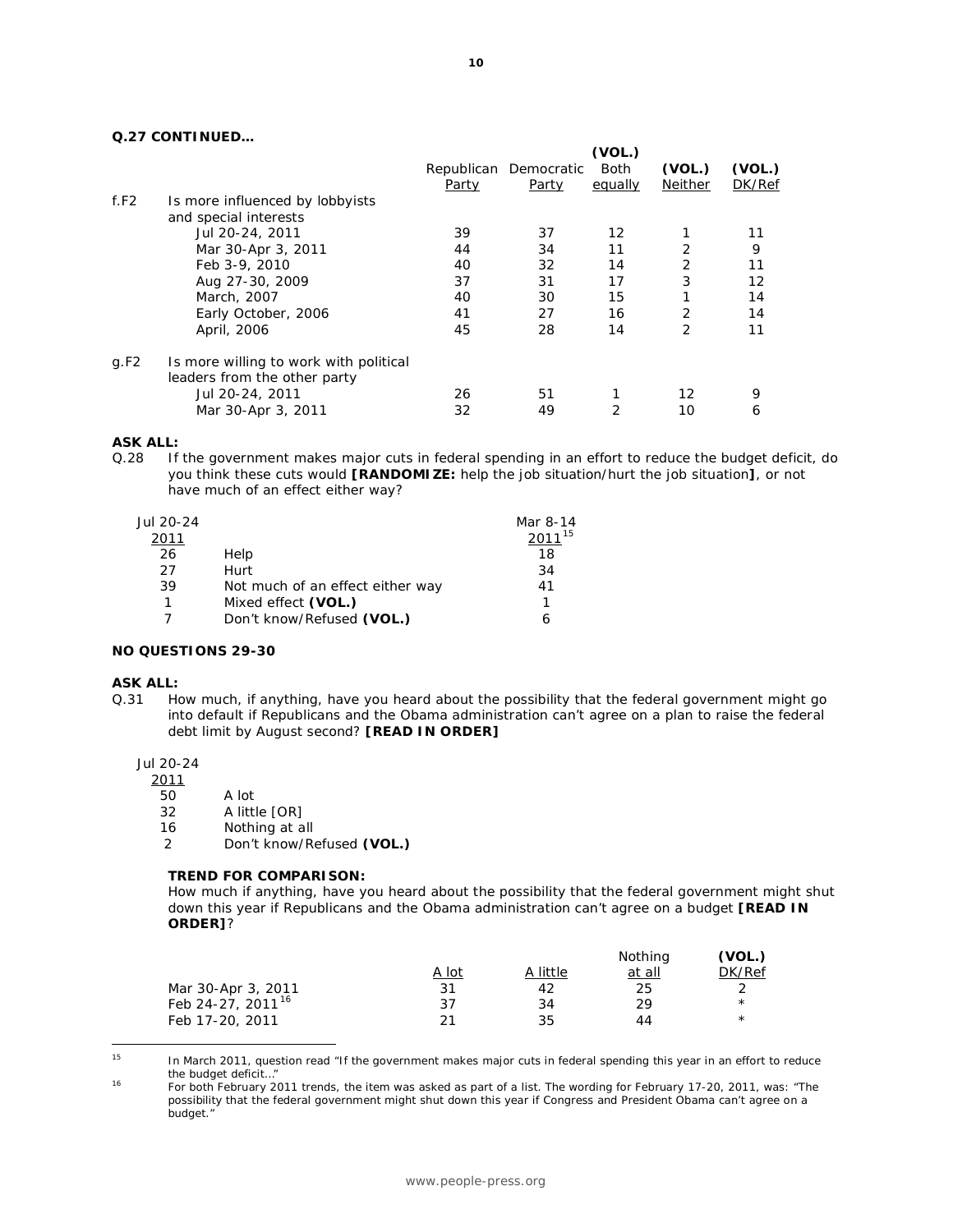#### **ASK ALL:**

Q.32 What would you like lawmakers who share your views on this issue to do? **[READ AND RANDOMIZE]** 

Jul 20-24

2011

- Should they stand by their principles, even 23 if that means the government goes into default [OR] Should they be willing to compromise, even if 68 that means they strike a deal you disagree with
- 8 Don't know/Refused **(VOL.)**

#### **TREND FOR COMPARISON:**

*If there is not a budget agreement by the end of next week the federal government will have to shut down nonessential services until a budget is passed. What would you like lawmakers who share your views on this issue to do? [READ AND RANDOMIZE]* 

|              |                                                    |    | <b>TREND FOR COMPARISON:</b>                  |  |
|--------------|----------------------------------------------------|----|-----------------------------------------------|--|
| Mar 30-Apr 3 |                                                    |    | Gallup                                        |  |
| 2011         |                                                    |    | Feb 2011 <sup>17</sup> Aug 1995 <sup>18</sup> |  |
|              | Should they stand by their principles, even        |    |                                               |  |
| 36           | if that means the government shuts down            | 32 | 35                                            |  |
|              | [OR]                                               |    |                                               |  |
|              | Should they be more willing to compromise, even if |    |                                               |  |
| 55           | that means they pass a budget you disagree with    | 60 | 60                                            |  |
| 10           | Don't know/Refused (VOL.)                          | 8  | 5                                             |  |
|              |                                                    |    |                                               |  |

# **ASK ALL:**

Q.33 Just your best guess, do you think Barack Obama and the Republicans will or will not resolve this issue before the August second deadline?

|           |                           | ABC/Wash Post |
|-----------|---------------------------|---------------|
| Jul 20-24 |                           | Jul 14-17     |
| 2011      |                           | $2011^{19}$   |
| 56        | Will                      | 54            |
| 38        | Will not                  | 43            |
| 6         | Don't know/Refused (VOL.) | 2             |

# **ASK ALL:**<br>0.34 If

If the government cannot borrow more money after August second to fund its operations and pay its debts, do you think it would affect your own personal financial situation, or not?

Jul 20-24

- $\frac{2011}{65}$
- Would
- 32 Would not
- 3 Don't know/Refused **(VOL.)**

In February 2011, the question was worded: "If the Republicans in Congress and President Obama do not agree on federal spending goals by March 4, the federal government will have to shut down all of its nonessential services until a budget is passed. What would you like the people in government who represent your views on the budget to do in this situation? Should they hold out for the basic budget plan they want, even if that means the government shuts down, or should they agree to a compromise budget plan, even if that means they pass a budget you disagree with?"<br>In August 1995 the question was worded: "If the Republicans in Congress and President Clinton do not agree on federal

<span id="page-10-0"></span> $17$ 

<span id="page-10-1"></span>spending goals this fall, the federal government will have to shut down all of its nonessential services until a budget is passed. How would you like the people in government who represent your point of view toward the budget to act in this situation — should they stand by their principles throughout the debate, even if that means the government shuts down, or should they be more willing to compromise in the debate, even if that means they pass a budget you disagree with?"

<span id="page-10-2"></span><sup>19</sup> ABC News/The Washington Post question read "Just your best guess, do you think Obama and the Republicans will or will not resolve this issue before the August second deadline the administration has set for raising the debt limit?"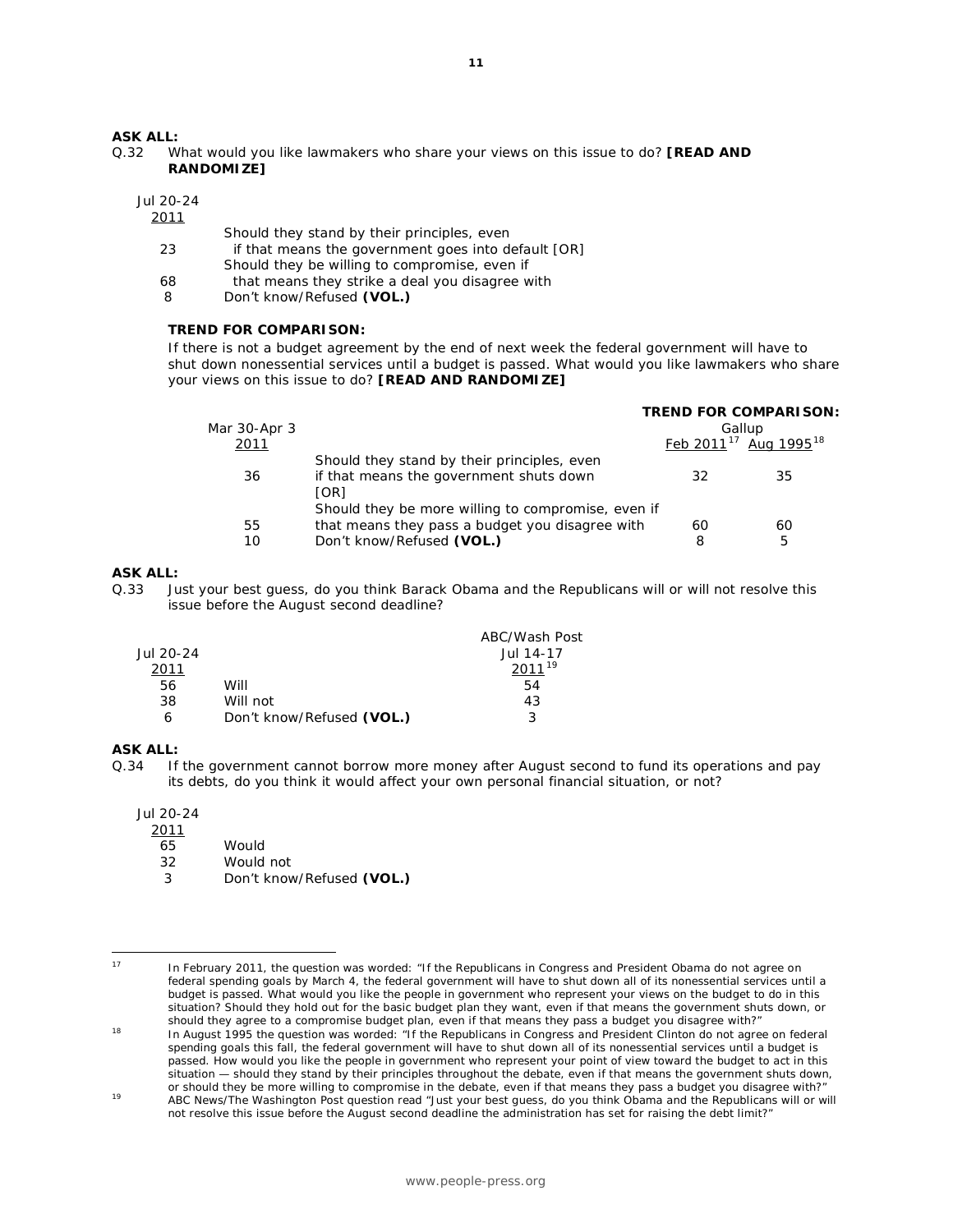### **ASK ALL:**

Q.34 If the government cannot borrow more money after August second to fund its operations and pay its debts, do you think it would affect your own personal financial situation, or not?

# **ASK IF WOULD AFFECT PERSONALLY (IF Q34=1):**

Q.35 How worried are you, if at all, that not raising the debt limit by August second would **[INSERT; RANDOMIZE]**? **[READ OPTIONS]**

#### **BASED ON TOTAL:**

|    |                                                                                                                | Very<br>worried | worried | worried | Somewhat Not too Not worried<br>at all | (VOL.)<br>DK/Ref | Would not affect<br>personally/DK |
|----|----------------------------------------------------------------------------------------------------------------|-----------------|---------|---------|----------------------------------------|------------------|-----------------------------------|
| a. | Lead to the suspension of<br>government services and benefits<br>that affect you personally<br>Jul 20-24, 2011 | 23              | 23      | 10      | 8                                      |                  | 35                                |
| b. | Harm your own investments and<br>retirement savings<br>Jul 20-24, 2011                                         | 23              | フフ      | Q       | 10                                     |                  | 35                                |

#### **IF VERY/SOMEWHAT WORRIED ABOUT GOVERNMENT REDUCTIONS (Q.35a=1, 2) ASK IMMEDIATELY [N=700]:**

Q.36 What government services or benefits are you most worried about? **[OPEN END; ACCEPT UP TO THREE RESPONSES BUT DO NOT PROBE FOR ADDITIONAL]** 

Jul 20-24

- $\frac{2011}{52}$ 
	- Social Security
- 20 Medicare
- 7 Health/Medical care (general)
- 6 Unemployment/Jobs
- 6 Medicaid<br>5 Disability
- 5 Disability/SSI<br>5 Education/Tui
- 5 Education/Tuition/Student loans<br>5 Public assistance/Welfare/Food s
- 5 Public assistance/Welfare/Food stamps/Other services for poor
- **Everything**
- 3 Military/Defense<br>2 Retirement/Pens
- 2 Retirement/Pensions
- 2 Veterans benefits/VA
- 2 Housing
- 1 Local (police, fire, garbage collection, etc.)
- 1 Childcare/Children's health
- 1 US credit/Financial markets/Investments
- 1 Services for seniors (general)
- 1 Federal salaries and jobs
- 1 State budgets
- 1 Parks and recreation
- 10 Other
- 10 Don't know/Refused

*Figures add to more than 100% because of multiple responses.*

#### **QUESTIONS 37-38, 41-42, 45-49, 52-54, 56-57 AND 60-62 HELD FOR FUTURE RELEASE NO QUESTIONS 43-44, 50-51, 55, 58-59**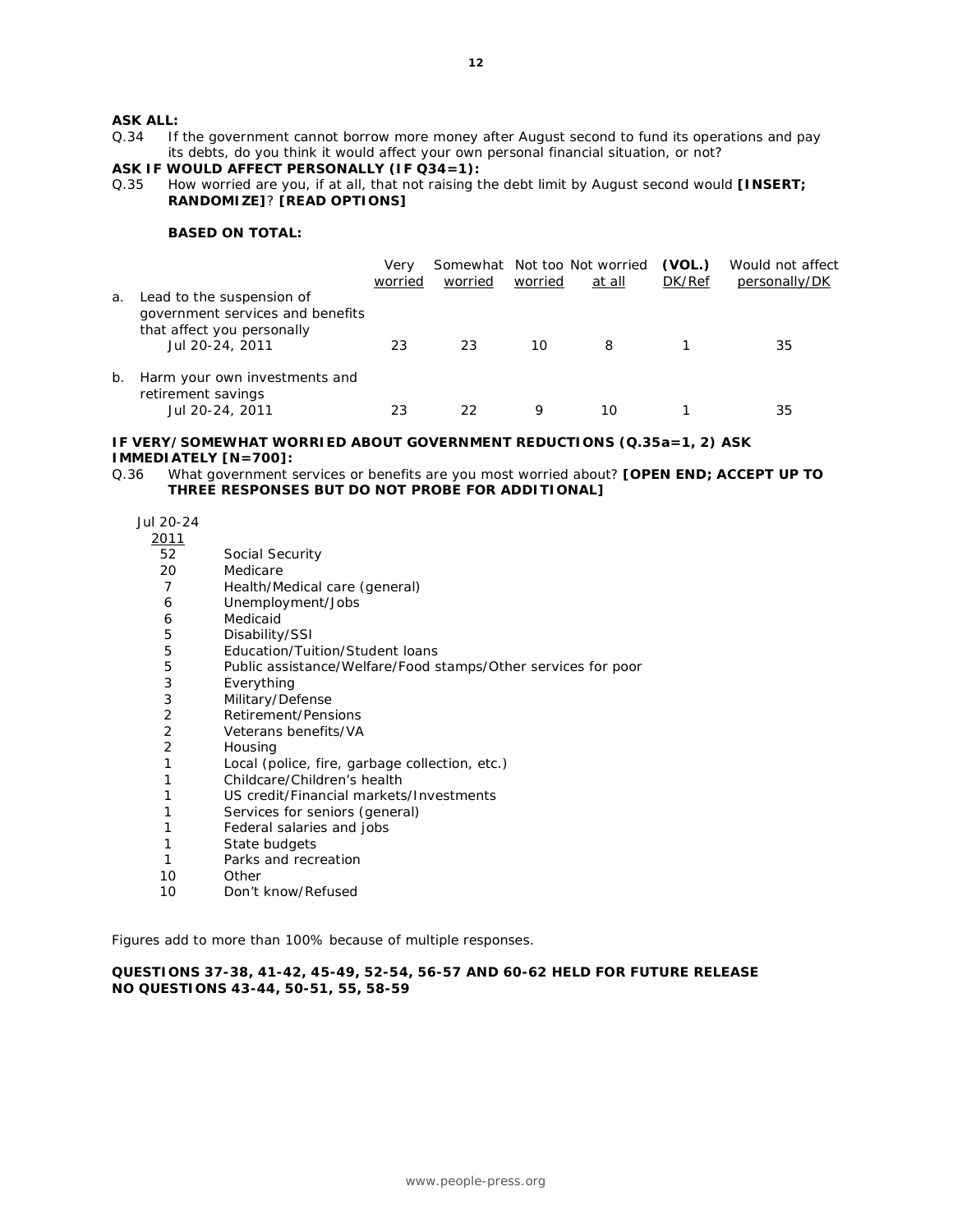#### **ASK ALL:**

PARTY In politics TODAY, do you consider yourself a Republican, Democrat, or independent? **ASK IF INDEP/NO PREF/OTHER/DK/REF (PARTY=3,4,5,9):**

PARTYLN As of today do you lean more to the Republican Party or more to the Democratic Party?

|                      |            |          |                        | (VOL.)                   | (VOL.)                |                          |       |       |
|----------------------|------------|----------|------------------------|--------------------------|-----------------------|--------------------------|-------|-------|
|                      |            |          |                        | <b>No</b>                | Other                 | (VOL.)                   | Lean  | Lean  |
|                      | Republican | Democrat | Independent preference |                          | party                 | DK/Ref                   | Rep   | Dem   |
| Jul 20-24, 2011      | 24         | 32       | 38                     | 4                        | $^{\star}$            | 2                        | 16    | 14    |
| Jun 15-19, 2011      | 26         | 34       | 32                     | $\overline{4}$           | $\star$               | $\overline{\mathcal{A}}$ | 13    | 13    |
| May 25-30, 2011      | 24         | 33       | 38                     | 3                        | $\star$               | $\overline{2}$           | 15    | 17    |
| Mar 30-Apr 3, 2011   | 25         | 32       | 37                     | 3                        | $\star$               | 3                        | 17    | 16    |
| Mar 8-14, 2011       | 24         | 33       | 38                     | 3                        | $\star$               | $\overline{2}$           | 17    | 15    |
| Feb 22-Mar 1, 2011   | 24         | 33       | 37                     | 3                        | $\star$               | 3                        | 15    | 16    |
| Feb 2-7, 2011        | 24         | 31       | 39                     | 3                        | $\star$               | $\overline{2}$           | 16    | 16    |
| Jan 5-9, 2011        | 27         | 32       | 35                     | $\overline{\mathbf{4}}$  | $\star$               | $\overline{2}$           | 15    | 14    |
| Dec 1-5, 2010        | 25         | 33       | 34                     | 5                        | $\mathbf{1}$          | $\overline{2}$           | 13    | 14    |
| Nov 4-7, 2010        | 26         | 30       | 37                     | $\overline{\mathcal{A}}$ | $\star$               | $\overline{c}$           | 17    | 13    |
| Oct 27-30, 2010      | 25         | 34       | 31                     | 6                        | 1                     | $\overline{4}$           | 13    | 11    |
| Oct 13-18, 2010      | 25         | 31       | 36                     | $\overline{\mathcal{A}}$ | $\star$               | 3                        | 16    | 13    |
| Aug 25-Sep 6, 2010   | 24         | 32       | 39                     | $\overline{c}$           | $\star$               | $\overline{2}$           | 15    | 17    |
| Jul 21-Aug 5, 2010   | 26         | 33       | 34                     | $\overline{4}$           | $\star$               | 3                        | 14    | 14    |
| <b>Yearly Totals</b> |            |          |                        |                          |                       |                          |       |       |
| 2010                 | 25.2       | 32.7     | 35.2                   | 3.6                      | .4                    | 2.8                      | 14.5  | 14.1  |
| 2009                 | 23.9       | 34.4     | 35.1                   | 3.4                      | .4                    | 2.8                      | 13.1  | 15.7  |
| 2008                 | 25.7       | 36.0     | 31.5                   | 3.6                      | .3                    | 3.0                      | 10.6  | 15.2  |
| 2007                 | 25.3       | 32.9     | 34.1                   | 4.3                      | .4                    | 2.9                      | 10.9  | 17.0  |
| 2006                 | 27.8       | 33.1     | 30.9                   | 4.4                      | .3                    | 3.4                      | 10.5  | 15.1  |
| 2005                 | 29.3       | 32.8     | 30.2                   | 4.5                      | .3                    | 2.8                      | 10.3  | 14.9  |
| 2004                 | 30.0       | 33.5     | 29.5                   | 3.8                      | .4                    | 3.0                      | 11.7  | 13.4  |
| 2003                 | 30.3       | 31.5     | 30.5                   | 4.8                      | .5                    | 2.5                      | 12.0  | 12.6  |
| 2002                 | 30.4       | 31.4     | 29.8                   | 5.0                      | .7                    | 2.7                      | 12.4  | 11.6  |
| 2001                 | 29.0       | 33.2     | 29.5                   | 5.2                      | .6                    | 2.6                      | 11.9  | 11.6  |
| 2001 Post-Sept 11    | 30.9       | 31.8     | 27.9                   | 5.2                      | $\boldsymbol{\delta}$ | 3.6                      | 11.7  | 9.4   |
| 2001 Pre-Sept 11     | 27.3       | 34.4     | 30.9                   | 5.1                      | .6                    | 1.7                      | 12.1  | 13.5  |
| 2000                 | 28.0       | 33.4     | 29.1                   | 5.5                      | $.5\,$                | 3.6                      | 11.6  | 11.7  |
| 1999                 | 26.6       | 33.5     | 33.7                   | 3.9                      | .5                    | 1.9                      | 13.0  | 14.5  |
| 1998                 | 27.9       | 33.7     | 31.1                   | 4.6                      | .4                    | 2.3                      | 11.6  | 13.1  |
| 1997                 | 28.0       | 33.4     | 32.0                   | 4.0                      | .4                    | 2.3                      | 12.2  | 14.1  |
| 1996                 | 28.9       | 33.9     | 31.8                   | 3.0                      | .4                    | 2.0                      | 12.1  | 14.9  |
| 1995                 | 31.6       | 30.0     | 33.7                   | 2.4                      | .6                    | 1.3                      | 15.1  | 13.5  |
| 1994                 | 30.1       | 31.5     | 33.5                   | 1.3                      | $\mathbb{L} \to$      | 3.6                      | 13.7  | 12.2  |
| 1993                 | 27.4       | 33.6     | 34.2                   | 4.4                      | 1.5                   | 2.9                      | 11.5  | 14.9  |
| 1992                 | 27.6       | 33.7     | 34.7                   | 1.5                      | $\mathsf{O}$          | 2.5                      | 12.6  | 16.5  |
| 1991                 | 30.9       | 31.4     | 33.2                   | $\mathsf{O}$             | 1.4                   | 3.0                      | 14.7  | 10.8  |
| 1990                 | 30.9       | 33.2     | 29.3                   | 1.2                      | 1.9                   | 3.4                      | 12.4  | 11.3  |
| 1989                 | 33         | 33       | 34                     | $-$                      | $\mathbb{L}^{\perp}$  | $- -$                    | $- -$ | $- -$ |
| 1987                 | 26         | 35       | 39                     | $- -$                    | $- -$                 | $ -$                     | $- -$ | $-$   |

# **Q.64 HELD FOR FUTURE RELEASE**